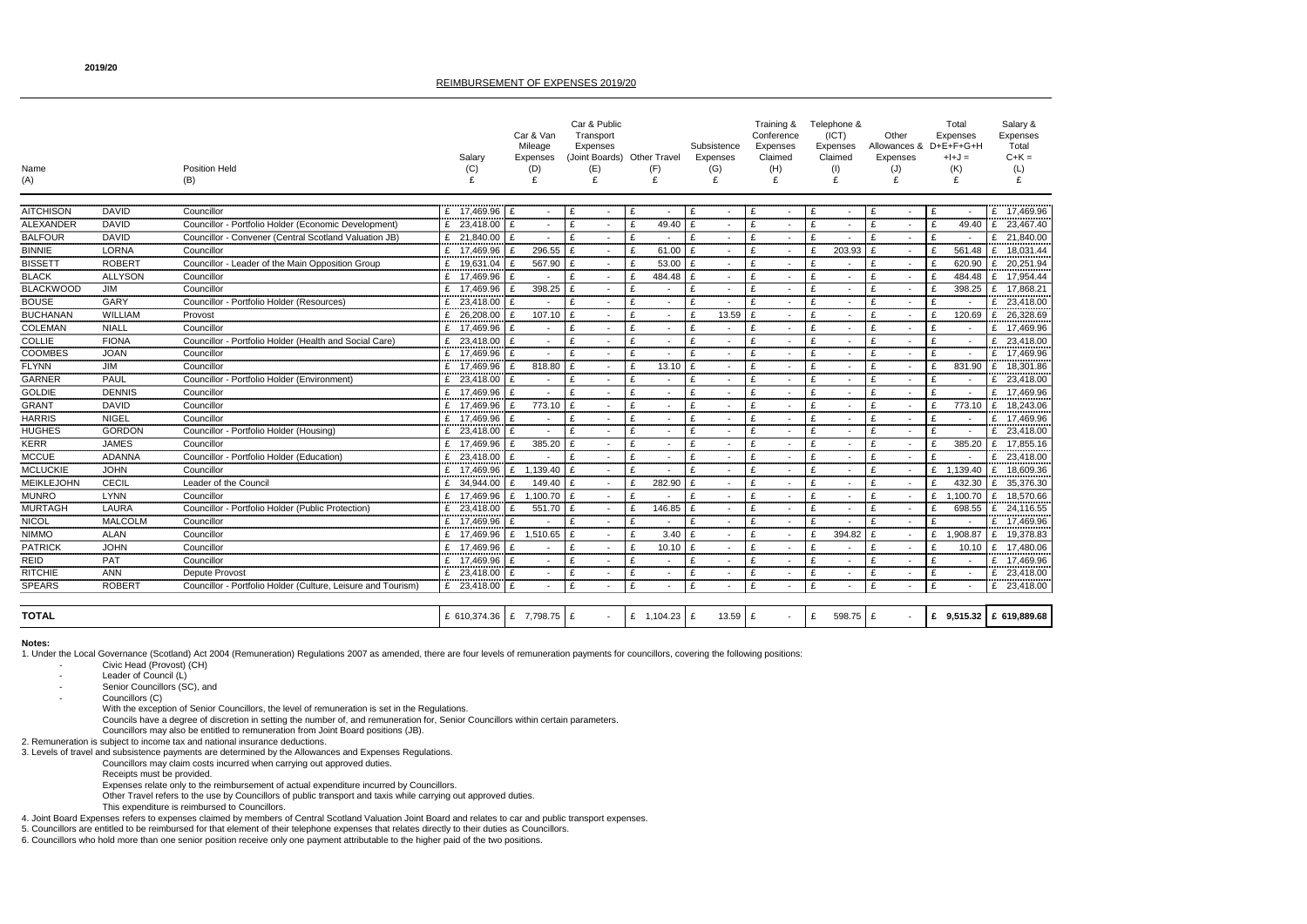| Name<br>(A)       |                | <b>Position Held</b><br>(B)                                                  | Training<br>Conferences,<br>Accommodation &<br>Travel<br>Paid Direct by<br>Council<br>(C)<br>£ | Telephone & ICT<br>Expenses<br>Met By Council<br>(D)<br>£ | <b>Other Travel</b><br>Paid Direct by<br>Council<br>(E)<br>£ | <b>Total Expenses</b><br>Met by Council<br>$C+D+E=$<br>(F)<br>£ |
|-------------------|----------------|------------------------------------------------------------------------------|------------------------------------------------------------------------------------------------|-----------------------------------------------------------|--------------------------------------------------------------|-----------------------------------------------------------------|
| <b>AITCHISON</b>  | <b>DAVID</b>   | Councillor                                                                   |                                                                                                |                                                           |                                                              | £                                                               |
| <b>ALEXANDER</b>  | <b>DAVID</b>   | Councillor - Portfolio Holder (Economic Development)                         |                                                                                                |                                                           |                                                              | £                                                               |
| <b>BALFOUR</b>    | <b>DAVID</b>   | Councillor - Convener (Central Scotland Valuation JB)                        |                                                                                                |                                                           |                                                              | £                                                               |
| <b>BINNIE</b>     | <b>LORNA</b>   | Councillor                                                                   |                                                                                                |                                                           |                                                              | £                                                               |
| <b>BISSETT</b>    | <b>ROBERT</b>  | Councillor - Leader of the Main Opposition Group                             |                                                                                                |                                                           |                                                              | £                                                               |
| <b>BLACK</b>      | <b>ALLYSON</b> | Councillor                                                                   |                                                                                                |                                                           |                                                              | £                                                               |
| <b>BLACKWOOD</b>  | JIM            | Councillor                                                                   |                                                                                                |                                                           |                                                              | £                                                               |
| <b>BOUSE</b>      | <b>GARY</b>    | Councillor - Portfolio Holder (Resources)                                    |                                                                                                |                                                           |                                                              | £                                                               |
| <b>BUCHANAN</b>   | <b>WILLIAM</b> | Provost                                                                      | £<br>59.00                                                                                     |                                                           | £<br>799.59                                                  | £<br>858.59                                                     |
| <b>COLEMAN</b>    | <b>NIALL</b>   | Councillor                                                                   |                                                                                                |                                                           |                                                              | £                                                               |
| <b>COLLIE</b>     | <b>FIONA</b>   | Councillor - Portfolio Holder (Health and Social Care)                       |                                                                                                |                                                           |                                                              | £                                                               |
| <b>COOMBES</b>    | <b>JOAN</b>    | Councillor                                                                   |                                                                                                |                                                           |                                                              | £                                                               |
| <b>FLYNN</b>      | JIM            | Councillor                                                                   |                                                                                                |                                                           |                                                              | £<br>$\blacksquare$                                             |
| <b>GARNER</b>     | <b>PAUL</b>    | Councillor - Portfolio Holder (Environment)                                  |                                                                                                |                                                           |                                                              | £                                                               |
| <b>GOLDIE</b>     | <b>DENNIS</b>  | Councillor                                                                   |                                                                                                |                                                           |                                                              | £                                                               |
| <b>GRANT</b>      | <b>DAVID</b>   | Councillor                                                                   |                                                                                                |                                                           |                                                              | £                                                               |
| <b>HARRIS</b>     | <b>NIGEL</b>   | Councillor                                                                   |                                                                                                |                                                           |                                                              | £                                                               |
| <b>HUGHES</b>     | <b>GORDON</b>  | Councillor - Portfolio Holder (Housing)                                      |                                                                                                |                                                           |                                                              | £<br>$\blacksquare$                                             |
| <b>KERR</b>       | <b>JAMES</b>   | Councillor                                                                   |                                                                                                |                                                           |                                                              | £                                                               |
| <b>MCCUE</b>      | <b>ADANNA</b>  | Councillor - Portfolio Holder (Education)                                    |                                                                                                |                                                           |                                                              | £                                                               |
| <b>MCLUCKIE</b>   | <b>JOHN</b>    | Councillor                                                                   |                                                                                                |                                                           |                                                              | £                                                               |
| <b>MEIKLEJOHN</b> | <b>CECIL</b>   | Leader of the Council                                                        |                                                                                                |                                                           |                                                              | £                                                               |
| <b>MUNRO</b>      | <b>LYNN</b>    | Councillor                                                                   |                                                                                                |                                                           |                                                              | £                                                               |
| <b>MURTAGH</b>    | <b>LAURA</b>   | Councillor - Portfolio Holder (Public Protection)                            |                                                                                                |                                                           |                                                              | £<br>$\blacksquare$                                             |
| <b>NICOL</b>      | <b>MALCOLM</b> | Councillor                                                                   |                                                                                                |                                                           |                                                              | £<br>٠                                                          |
| <b>NIMMO</b>      | <b>ALAN</b>    | Councillor                                                                   |                                                                                                |                                                           |                                                              | £                                                               |
| <b>PATRICK</b>    | <b>JOHN</b>    | Councillor                                                                   |                                                                                                |                                                           |                                                              | £                                                               |
| <b>REID</b>       | <b>PAT</b>     | Councillor                                                                   |                                                                                                |                                                           |                                                              | £                                                               |
| <b>RITCHIE</b>    | <b>ANN</b>     | Depute Provost                                                               |                                                                                                |                                                           |                                                              | £                                                               |
| <b>SPEARS</b>     | <b>ROBERT</b>  | Councillor - Portfolio Holder (Culture, Leisure and Tourism)                 |                                                                                                |                                                           |                                                              | £                                                               |
| <b>SUBTOTAL</b>   |                |                                                                              | 59.00<br>£                                                                                     | £                                                         | 799.59<br>£                                                  | 858.59<br>£                                                     |
|                   |                | Costs for provision of Council vehicle (and hired vehicles) borne by Council |                                                                                                |                                                           |                                                              | 6,772.65<br>£                                                   |
| <b>TOTAL</b>      |                |                                                                              | £<br>59.00                                                                                     | $\pounds$<br>$\overline{a}$                               | £<br>799.59                                                  | 7,631.24<br>£                                                   |

**NOTE 2:** Falkirk Council has one Council vehicle for use by Elected Members. The Council vehicle is for the use of all Councillors in undertaking their approved duties, where considered appropriate. Guidance issued by the Scottish Local Authorities Remuneration Committee requires the costs associated with the use of the vehicles by Councillors on approved duties to be reported annually. The vehicle may also be used by officers and appropriate others but without the requirement to report associated costs. The costs of vehicle usage are met directly by the Council and are not reclaimed by Elected Members. The amount reported includes the estimated running cost of the vehicle together with a proportionate allocation of Civic Officer salary cost for the undertaking of civic and approved duties.

**2019/20**

# FALKIRK COUNCIL - ELECTED MEMBERS' ANNUAL RETURN 2019/20 As required by the Local Government (Allowances and Expenses) (Scotland) Regulations 2007

## **EXPENSES MET BY COUNCIL 2019/20**

**NOTE 1:** The details shown in the table highlight costs in respect of training and conferences, telephone and ICT expenses, and other travel. The costs were met directly by the

Council.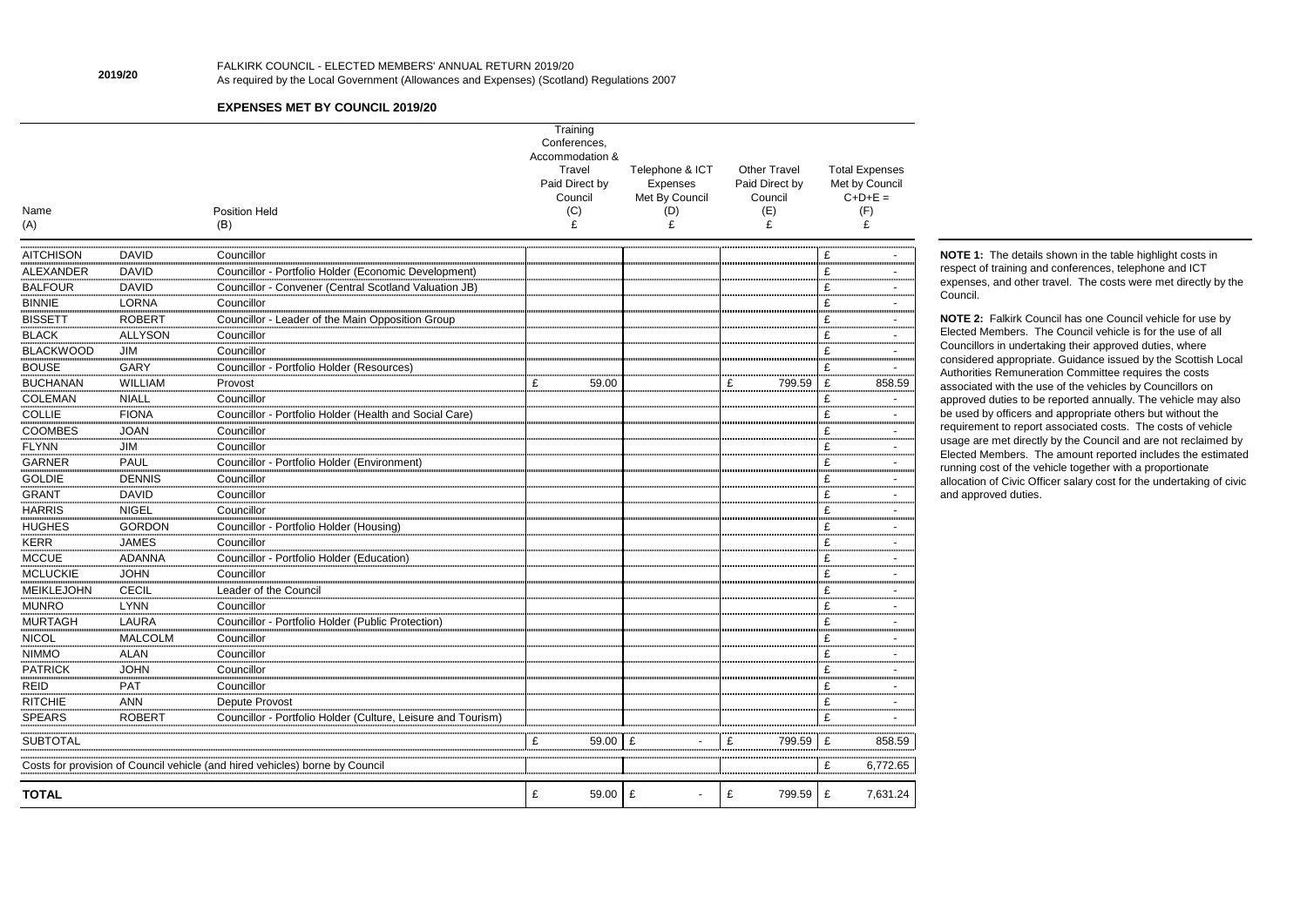## COUNCILLOR ATTENDANCE AT TRAINING AND CONFERENCES

In addition to the duties of their elected office, councillors will also undertake training and development to keep their knowledge and skills up to date. A summary of training and briefing courses provided for councillors during the year is given below. However, councillors will often follow their own programme of development that aligns to their professional and technical expertise; such development is not included in this summary.

### **Elected Member Training 2019 - 2020**

| <b>Date</b>       | <b>Course Title</b>                                    | Cost    | <b>Numbers Attended</b> | <b>Councillor</b>                                                                                                                                                                                                      |  |
|-------------------|--------------------------------------------------------|---------|-------------------------|------------------------------------------------------------------------------------------------------------------------------------------------------------------------------------------------------------------------|--|
| 09 May 2019       | <b>Digital Strategy</b>                                | No Cost | 6                       | Bissett, Robert<br>Harris, Nigel<br>Kerr, James<br>Munro, Lynn<br>Murtagh, Laura<br>Patrick, John                                                                                                                      |  |
| 27 May 2019       | Early Learning and Childcare<br>(ELC) - 2020 Expansion | No Cost | 13                      | Binnie, Lorna<br>Bissett, Robert<br>Bouse, Gary<br>Flynn, Jim<br>Harris, Nigel<br>Hughes, Gordon<br>McLuckie, John<br>Meiklejohn, Cecil<br>Munro, Lynn<br>Murtagh, Laura<br>Patrick, John<br>Reid, Pat<br>Ritchie, Ann |  |
| 27 May 2019       | New Wheeled Bins                                       | No Cost | 9                       | Binnie, Lorna<br>Bissett, Robert<br>Blackwood, Jim<br>Harris, Nigel<br>Hughes, Gordon<br>McLuckie, John<br>Munro, Lynn<br>Murtagh, Laura<br>Reid, Pat                                                                  |  |
| 29 July 2019      | New Wheeled Bins                                       | No Cost | 2                       | Alexander, David<br>Kerr, James                                                                                                                                                                                        |  |
| 26 August 2019    | Risk Workshop                                          | No Cost | 8                       | Bouse, Gary<br>Coleman, Niall<br>Flynn, Jim<br>Harris, Nigel<br>Hughes, Gordon<br>Meiklejohn, Cecil<br>Munro, Lynn<br>Murtagh, Laura                                                                                   |  |
| 30 August 2019    | Primary Care Improvement Plan                          | No Cost | 9                       | Alexander, David<br>Balfour, David<br>Coleman, Niall<br>Harris, Nigel<br>Hughes, Gordon<br>McLuckie, John<br>Murtagh, Laura<br>Patrick, John<br>Reid, Pat                                                              |  |
| 11 September 2019 | Equality                                               | £121    | 5                       | Binnie, Lorna<br>Coleman, Niall<br>Flynn, Jim<br>Harris, Nigel<br>Hughes, Gordon                                                                                                                                       |  |
| 01 October 2019   | <b>Mental Health Awareness</b>                         | £510    | 6                       | Binnie, Lorna<br>Collie, Fiona<br>Flynn, Jim<br>Grant, David<br>McLuckie, John<br>Murtagh, Laura                                                                                                                       |  |